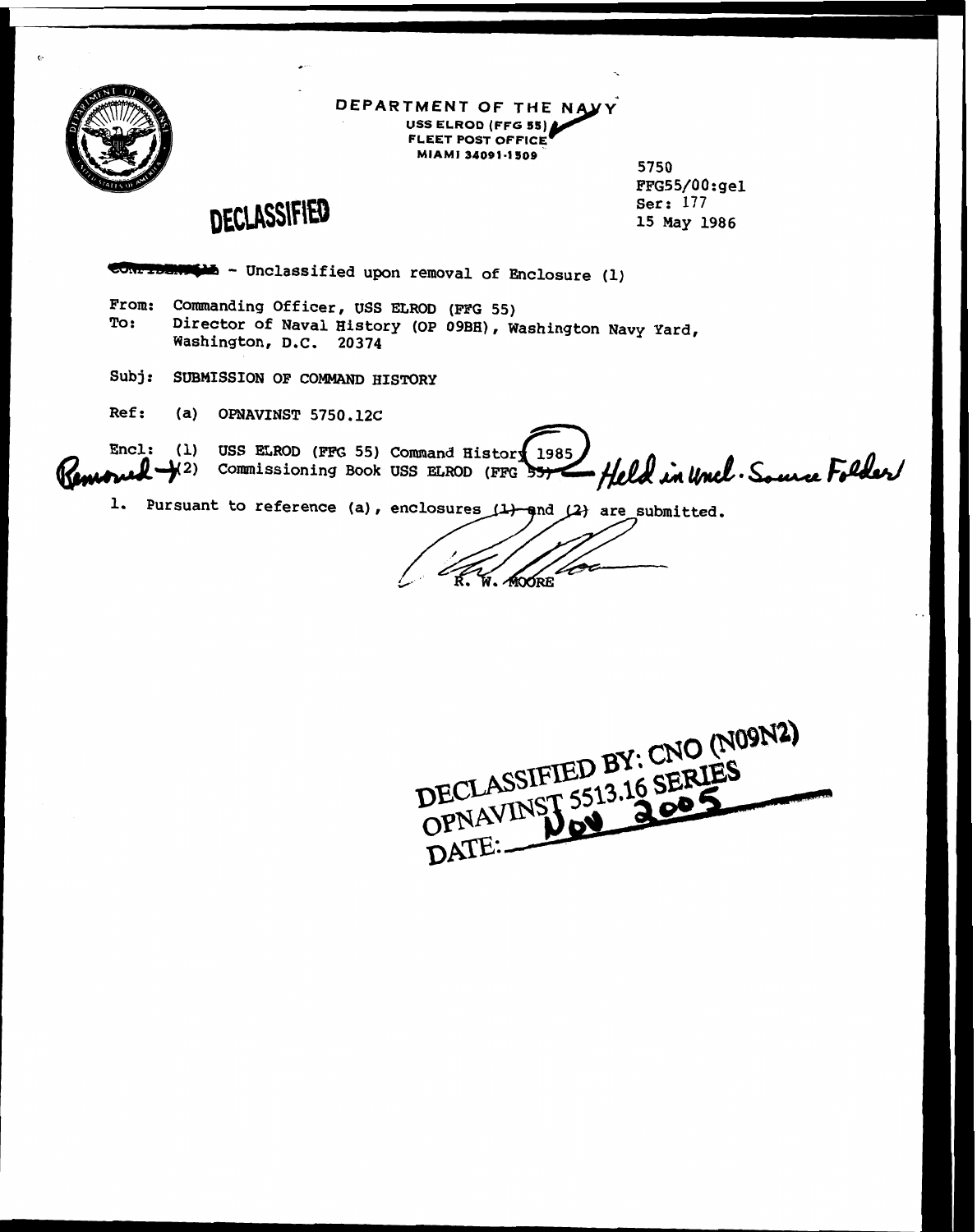#### **USS ELROD (FFG 55) COMMAND HISTORY** - **19 8 5**

#### **1. Historical Narrative**

- **a. (U) Period of Report:** . **1 Jan 31 Dec 1985**
- **b. (U) 7 Jan: Nucleus crew reported to Pre-commissioning Unit ELROD at Bath Iron Works in Bath, Maine. Remainder of the crew formed at Fleet Training Center, Norfolk, VA. Official commencement of Pre-com ELROD (FFG-55).**
- **c. (U) Crew moved on board the ship.**
- **d. (U) 10 May: Bath Iron Works officially delivered the ship to the United States Navy in a ceremony. Captain Treiber, Deputy Supervisor of Shipbuilding, Bath, Maine accepted FFG-55 for the Navy.**
- **e. (U) 18 May: The official commissioning of USS ELROD (FFG 55) took place at Bath Iron Works, Bath, Maine at 1120 under cloudy skies.**  Commander Richard Warren Moore, USN, **Commander Richard Warren Moore, USN**, **command as Commodore David F. Chandler, USN, Deputy Commander**  Naval Surface Force Atlantic placed the ship "in commission". **As guest speaker, Commodore Chandler charged the entire crew in ELROD to live up to the example set by the ship's namesake, Major Henry Talmadge Elrod, USMC. Major Elrod was posthumously awarded the Congressional Medal of Honor for Valor during the Battle of Wake Island in December 1942. Commodore Chandler also told the crew to take to heart the ship's motto "War Ready to Preserve Peace." Also in attendance was the Supervisor of Ship-**

**Enclosure** (1)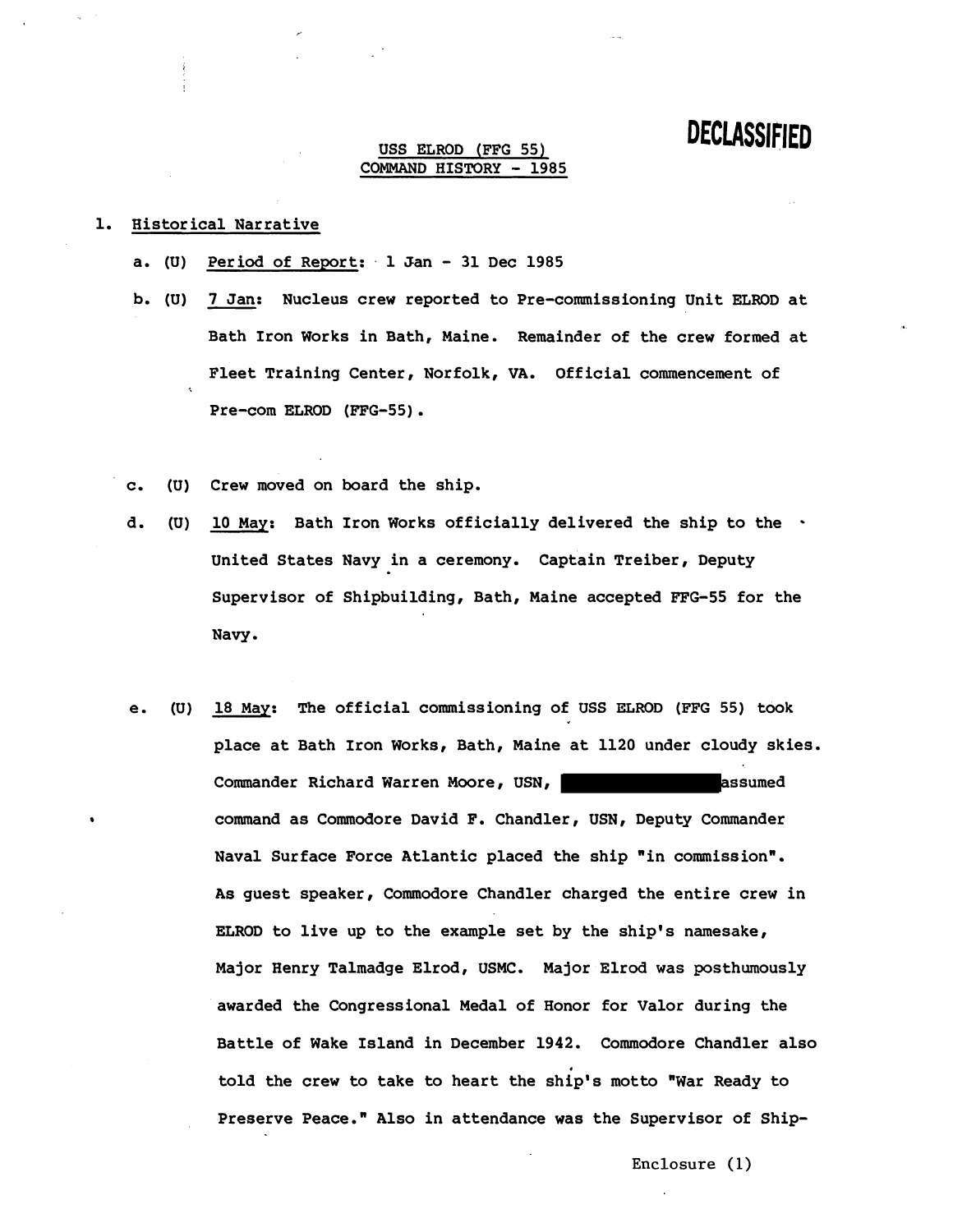**building Conversion and Repair in Bath, Maine, Capt. E.C. Webster, USN, and the President of Bath Iron Works Mr. William Haggett.** 

**f. (U) 24 June** - **USS ELROD (FFG 55) sailed away from Bath, Maine.** 

- **g. (C) 24-26 June Lamps I11 Helicopter operations were conducted on ELEZOD. Landings and take-offs were accomplished to achieve deck qualifications, and the ship's Recovery Assist, Security and Traversing System was successfully tested and used.**
- **h. (U) 3-8 July: The USS ELROD was in Brunswick, GA., the nearest port to the hometown of the ship's namesake, Major Henry T. Elrod (USMC), for a ceremonial commissioning conducted on 6 July. Among the attendees at the ceremony was Commander in Chief, U.S. Atlantic Fleet, Admiral Wesley L. MacDonald, USN, the Honorable Mack Mattingly (R-Ga), Deputy Commander, Naval Surface Force, U.S. Atlantic Fleet, Commodore David F. Chandler, USN, 30 survivors of the Battle of Wake Island, and Major Elrod's two sisters, Farrar Elrod Ramsey, and Mildred Elrod Reinhardt, as well as other distant relations. Mrs. Norma McDonald, wife of Adm. MacDonald and USS Elrod's sponsor, also was in attendance.** 
	- **i. (U) 9 July: USS ELROD arrived in homeport of Charleston, S.C. for the first time.**

**Enclosure** ( **1)**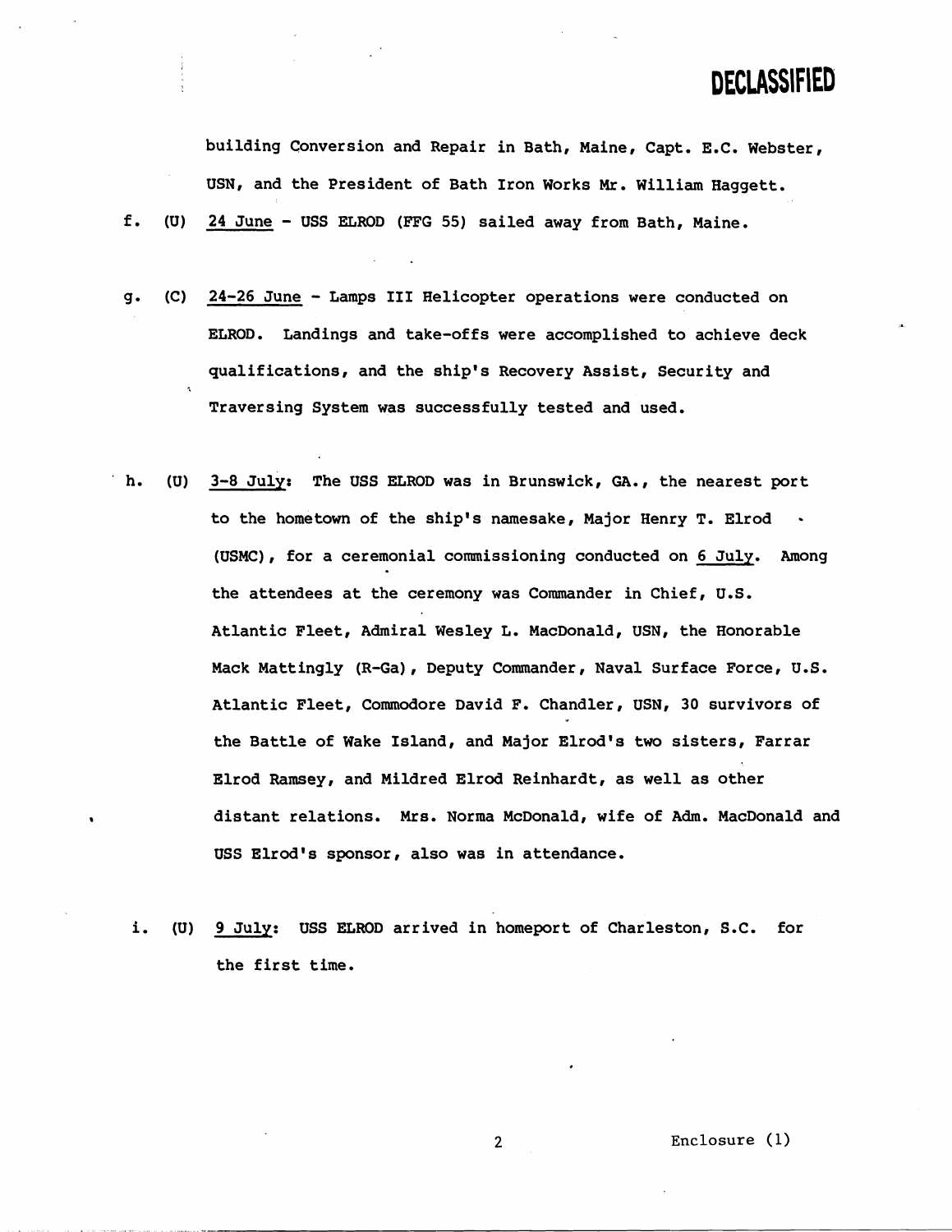- **j. (U) 5 Aug 17 Sept: USS ELROD was in Guantanamo Bay, Cuba for Shakedown Training. After successful completion of training and the Operational Propulsion Plant Examination (certification)**  USS ELROD returned to Charleston, S.C.
- **k. (C) 23 Sept 1 Nov: The Combat Systems Qualifications Tests (CSSQT)**  ,. **were conducted to ensure the proper operability of the USS ELROD1s missile and gun systems. Tracking exercises were completed to test radar/gun alignment, as well as rehearsal of missile firing procedures.**

**The USS ELROD satisfactorily completed CSSQT with the successful firing of two standard missiles, both of which were recorded as (constructive) hits on the drone. Successful Surface Gunnery and Close in Weapons System (CIWS) firings were also successful. Port visits were conducted in Roosevelt Roads, Puerto Rico; St. Croix, U.S. Virgin Islands;.and Nassau, Bahamas.** 

**26-27 Sept: The USS ELROD was involved in the evasion of Hurricane Gloria, operating in conjunction with the USS NICHOLAS, (FFG 47)** , **USS WAINWRIGHT (CG 28), USS DE WERT (FFG 45), and USS NICHOLSON (DD 982)** .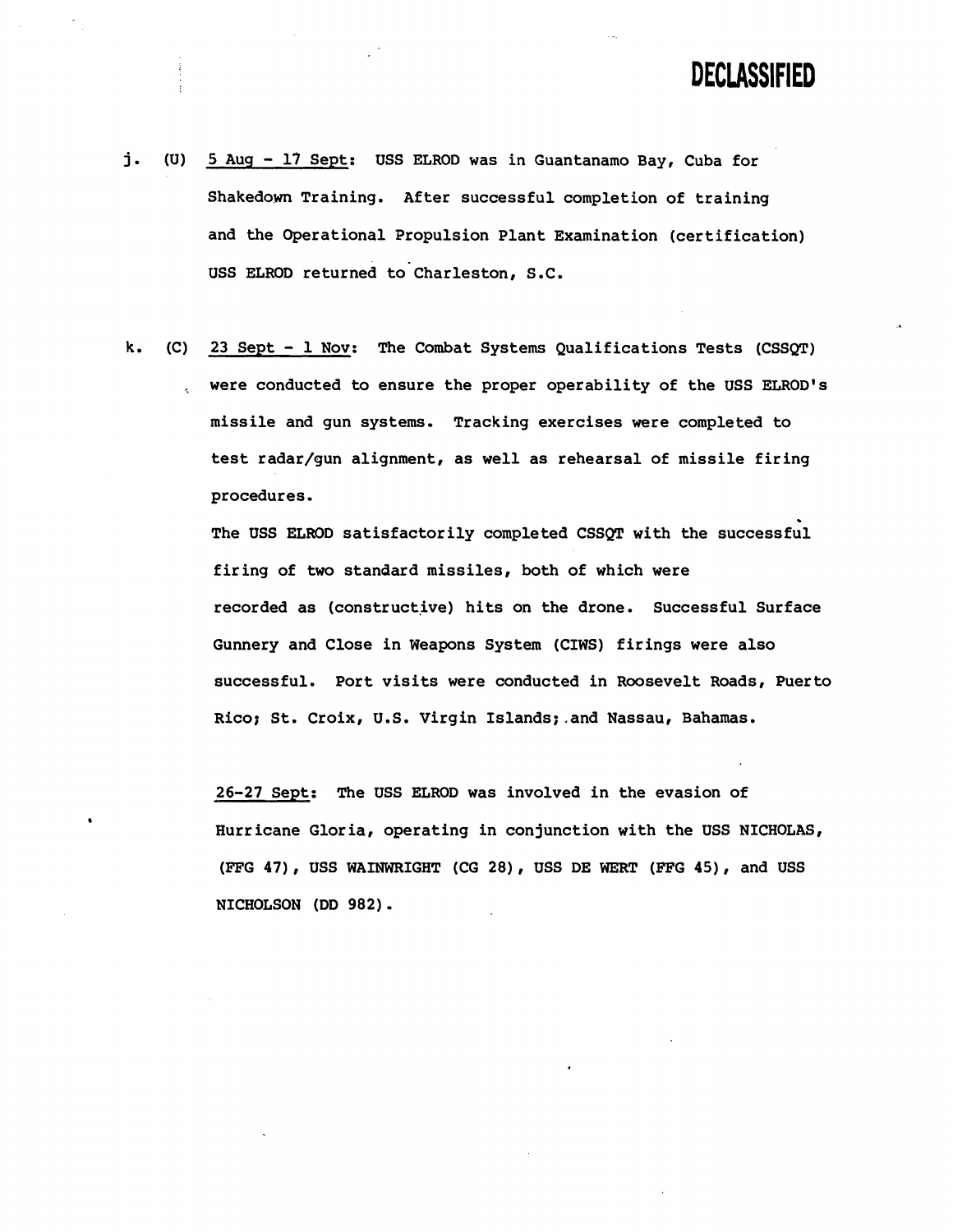$\mathbf{1}$ . **2-4 Nov: Weapons Systems Alignment Trials were conducted on the range south of St. Croix, U.S. Virgin Islands to determine the operability and accuracy of the USS ELROD's ASW weapons systems. This included the measurement of prime functions from target to sensor to control system, fire control system to weapon, and finally weapon performance to target. The USS ELROD concluded WSAT with the successful firing of two exercise torpedoes, both of which were recorded as (constructive) hits on the target. Prior to departing the area a self generated noise survey was conducted to assess the effectiveness of noise suppression systems and methods.** 

> **m. (U) 9-12 Dec: Insurv/(Final Contract Trials) Inspection held to identify shipboard discrepancies to be corrected during Post Shakedown Availability. Many of these deficiencies had emerged during Shakedown Training, Combat Systems Qualifications Tests, and Weapons Systems Alignment Trials.**

**2. (U) Command Orqanization: Commander Richard W. Moore was the Officer in Charge of the Pre-commissioning Unit Elrod from 7 Jan** - **17 May 1985. He assumed duties as Commanding Officer, USS ELROD (FFG-55) 18 May 1985 and was in command throughout the rest of the reporting period.** 

#### **3. (C) Ammunition Expenditures During Reporting period:**

- **a. Standard Missiles <sup>2</sup>**
- **b. Exercise Torpedoes <sup>2</sup>**
- **c. CIWS (2Oram) 878 rds**
- **d. MK 75/76** mm **Gun 152 rds**

**Enclosure** (1)